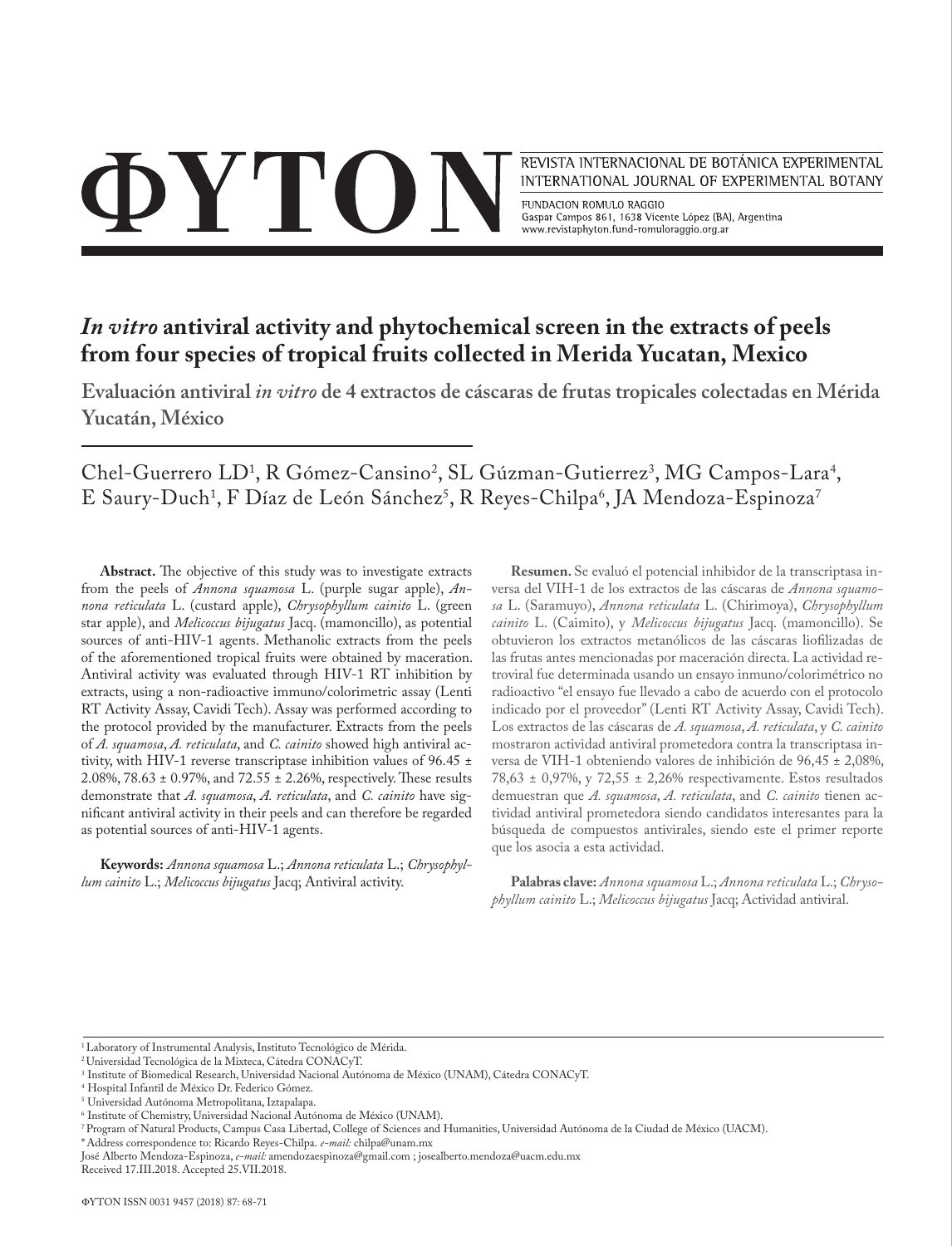### INTRODUCTION

The human immunodeficiency virus (HIV) is a lentivirus that causes acquired immunodeficiency syndrome (AIDS). HIV-1 is largely responsible for the current worldwide epidemic and is therefore most commonly referred to simply as 'HIV'. This pathogen is characterized by both its high genetic variability and high rate of mutation (Zhang et al., 2012; Rashed et al., 2012). Effective antiretroviral (ARV) drugs can control the virus and help prevent transmission so that people with HIV, as well as those at a substantial risk of infection, can continue to enjoy healthy, long, and productive lives.

In 2016, there were approximately 36.7 million people infected with HIV worldwide, and in that same year, 1.8 million new infections were also reported (WHO, 2016). Due to the sheer number of HIV-infected people and the rapid emergence of drug-resistant strains, the demand for new antiviral therapeutics against HIV-1 remains high (Cos et al., 2002). In this context, the development of safe, effective, and low-cost anti-HIV drugs is among the top global priorities for drug development – with one promising strategy being the identification of compounds with anti-HIV activity from natural sources (Rege et al., 2015). Many of such compounds have additionally been found to inhibit HIV at nearly all stages of its life cycle. Among them can be found certain alkaloids, polyphenolics, flavonoids, coumarins, phenolics, tannins, triterpenes, lactones, iridoids, lignans, saponins, and xanthone (Sharma & Rangari, 2016).

For many years, the search for plant-derived bioactive agents has focused on the use of leaves, flowers, and bark as the principal sources for such compounds; only recently have studies sought to explore the medicinal use of fruits and their peels (Chel et al., 2018). Fruit peels are generally considered waste, yet they have the potential to be used as sources of cheap and readily available bioactive compounds for certain applications in the food and pharmaceutical industries (Deng et al., 2012).

The peels of *Annona squamosa L*., *Annona reticulata* L., *Chrysophyllum cainito* L. and *Melicoccus bijugatus* Jacq., all tropical species cultivated in Mexico´s Yucatan Peninsula, represent between 10 and 44% of the total fresh weight of these fruits (Can et al., 2017). Additionally, they have also been shown to contain many phenolic compounds (chlorogenic acid, 4-hydroxybenzoic acid, synapic acid, caffeic acid, ellagic acid, transcinnamic acid, ferulic acid and gallic acid) as well as certain flavonoids (myricetin, catechin, epicatechin and quercetin) (Kaladhar & Rayavarapu, 2014; Can et al., 2017). Some of these compounds have been proven to have anti-HIV activity (Sha, 2013; Nutan et al., 2013; Pasetto et al., 2014) such as the diterpenoids isolated from the pulp of *A. squamosa* (Wu et al., 1996) however, no study has yet reported on the presence of similar activities in the peels from the fouraforementioned species of tropical fruits.

Thus, the objective of this study was to investigate the peels from *Annona squamosa L*., *Annona reticulata* L., *Chrysophyllum cainito* L., and *Melicoccus bijugatus* Jacq., as potential sources of anti-HIV-1 agents.

# MATERIALS AND METHODS

**Biological material.** Approximately 10 kg of each fruit were purchased at commercial maturity from local markets in the city of Merida (state of Yucatan), Mexico in 2014. Commercial maturity was determined by the firmness of the fruit and the easiness of handling (Sivakumar & Korsten, 2008). The fruit species collected were: *Annona squamosa* L. or purple sugar apple, *Annona reticulata* L. (Annonaceae) or custard apple, *Chrysophyllum cainito* L. (Sapotaceae) or green star apple, and *Melicoccus bijugatus* Jacq. (Sapindaceae) or mamoncillo. These fruits are locally known as saramuyo, anona, caimito verde, and huaya, respectively. The fruit material was authenticated by two taxonomists, one from the Universidad Autónoma de la Ciudad de México and the second from a Mexican government agency (Centro de Investigaciones Regionales del Sureste, INIFAP, México).

**Preparation of peels and extraction procedure***.* The dried peels from each fruit and their corresponding methanolic extracts were obtained according to the methodology reported by Can et al. (2017) which is briefly described as follows:

The fruits were first washed and dried, and their peels manually removed. These were then freeze-dried at -50 °C under a 5 mtorr (9.67 x  $10^{-5}$  psi) vacuum for 48 h in a Labconco Freeze Dry-5 dryer (Labconco, MO, USA). The dried peels were subsequently grounded and stored at -20 °C in hermetic plastic bags until solvent extraction could be perfomed. At such time, 5 g of the lyophilized peel from each fruit was macerated, dissolved in 50 mL of methanol, and then stirred at room temperature for 24 h at 160 rpm using a Labnet shaking incubator, Model 211DS before finally being filtered through a Whatman No. 2 paper. The solvent was then evaporated under a vacuum at 40 °C using a rotary evaporator (Büchi model R-3). Lastly, the dried peel extracts were stored at -20 °C until further analysis (Can et al., 2017).

**Anti-HIV activity***.* Antiviral activity was evaluated through inhibition of HIV-1 reverse transcriptase (RT) activity by the peel extracts using a non-radioactive, immuno/ colorimetric assay (Lenti RT Activity Assay, Cavidi Tech) (Shao et al., 1997). The assay was performed according to the protocol provided by the manufacturer. All extracts were first tested at 50 µg/mL with a final DMSO concentration of 0.5% v/v. Reported values are the means of 7 replicates ± SEM. Nevirapine, a non-nucleoside reverse transcriptase inhibitor (NNRTI), was used as a positive control at concentrations ranging from 0.01 µM to 1 mM using 1-log increments.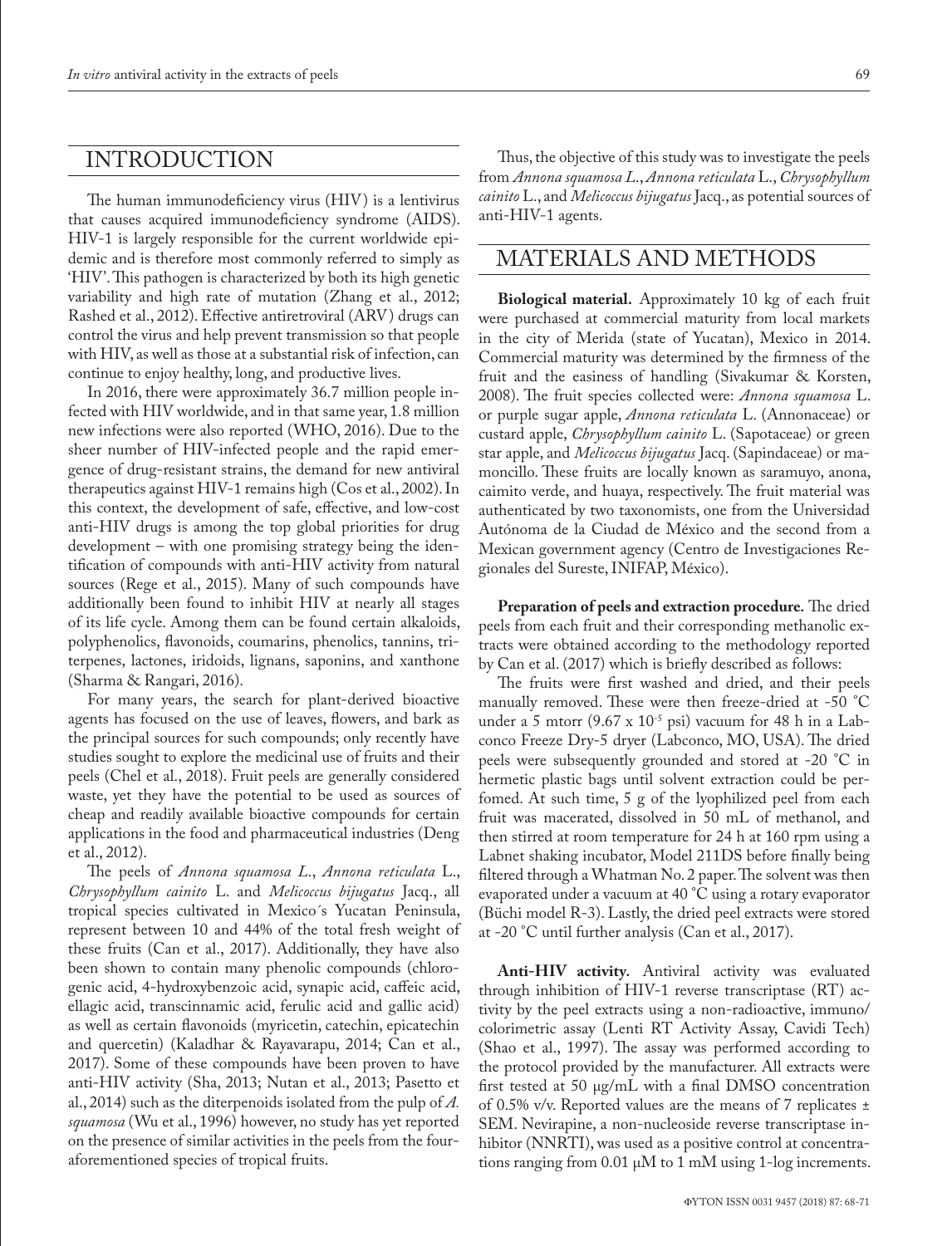A mixture of all reagents minus RT was used as the buffer blank. The anti-HIV-1 activity from the peel extracts was determined using the following equation: Inhibition of HIV-1  $RT$  (%) = (absorbance of each sample – absorbance of buffer blank) / (absorbance of negative control – absorbance of buffer blank) x100.

#### RESULTS

Three of the extracts tested exhibited a high percentage of HIV-1 RT inhibition (Table 1), with the one obtained from the peels of *A. squamosa* presenting the highest value (96.45 % ± 2.08), followed by those from *A. reticulata* (78.63% ± 0.97) and *C. cainito* (72.55% ± 2.26). On the other hand, the extract from the peels of *M. bijugatus* failed to present similarly high values of anti HIV activity.

Table 1. Inhibitory effect of the methanolic extracts from the peels of the four species of tropical fruits evaluated on the activity of HIV-1 reverse transcriptase (RT).

Tabla 1. Efecto inhibitorio de los extractos metanólicos de las cáscaras de las cuatro especies de frutos tropicales evaluados sobre la actividad de transcriptasa inversa (RT) del HIV-1.

| Extract <sup>a</sup>    | Inhibition of $HIV-1 RT$ (%) |
|-------------------------|------------------------------|
| A. squamosa             | $96.45 \pm 2.08$ A           |
| A reticulata            | $78.63 \pm 0.97$ B           |
| $C$ cainito             | $72.55 + 2.26$ C             |
| M. bijugatus            | $46.87 \pm 3.50 \text{ D}$   |
| Nevirapine <sup>b</sup> | $93.94 \pm 4.11$ A           |
|                         |                              |

a Used at concentrations of 50 µg/mL.

b Used as a positive control.

Values are five replicates ± standard deviation. The similar capital letters are not significantly different amount each peels extracts to the hypothesis testing "means-two independent samples,  $\alpha$  = 0.005"

#### DISCUSSION

The reverse transcriptase from HIV-1 (HIV-1 RT) is the enzyme responsible for transcribing viral RNA into DNA, which is later integrated into the host cell´s genome as it carries the information necessary for the synthesis of new viral particles. Due to this key function, it is also one of the main drug targets of treatments seeking to inhibit the reproduction of HIV (Silprasit et al., 2011). In the search for HIV-1 RT inhibitors, the screening of plant extracts constitutes a valuable method for the discovery of compounds potentially useful in the development of new therapeutics (Huerta et al., 2004).

In the present study, we measured the ability of extracts from the peels of four species of tropical fruits to inhibit HIV-1 RT, finding that three of them displayed potent activity against HIV-1 RT. *A. squamosa* exhibited the highest

percentage of inhibition, with a value that was similar to the one observed for the positive control (nevirapine). Thus, in accordance with the criterion of Tan, (1991), *A. squamosa* (saramuyo), *A. reticulata* (anona), and *C. cainito* (caimito) can all be considered anti-HIV agents because they exhibit percentages of inhibition >70%. To our knowledge, this work is likely the first to report such activities from compounds in peels.

Further investigations should be undertaken to identify the active agent(s) responsible(s) for this inhibiting effect, which could subsequently be used for the development of new anti-HIV drugs. In the case of *Annona squamosa*, the diterpenoid 16β, 17-dihydroxy-entkauran-19-oic acid has previously been reported as the principal antiviral metabolite (Wu et al., 1996).

#### CONCLUSION

Extracts from the peels of *A. squamosa*, *A. reticulata*, and *C. cainito* are effective inhibitors of the HIV-1 RT enzyme, with values that justify their consideration as promising sources of new anti-HIV agents.

## ACKNOWLEDGMENTS

This paper constitutes part of the PhD dissertation of Lilian Dolores Chel Guerrero. We would like to thank Susana Peralta of the Universidad Autónoma de la Ciudad de México and Juan Jasso Argumedo of the Centro de Investigaciones Regionales del Sureste, INIFAP (Instituto Nacional de Investigaciones Forestales, Agrícolas y Pecuarias), for confirming the identification of all four species of tropical fruits that were studied. We would also like to acknowledge Project IN210016 PAPIIT-DGPA Universidad Nacional Autónoma de México, the Universidad Autónoma de la Ciudad de México, Campus Casa Libertad and the Tecnológico Nacional de México/Instituto Tecnológico de Mérida for their contribution of materials and of human resources. Lastly, we would like to thank B. Sci. Leonardo Castillo Pelayo for his assistance in the revision of the English-language manuscript.

# CONFLICT OF INTEREST

No conflict of interest is associated with this work. Contribution of Authors

"We declare that this work was done by the authors named in this article and all liabilities pertaining to claims relating to the content of this article will be borne by the authors". José Alberto Mendoza Espinoza, Ricardo Reyes Chilpa and Enrique Sauri Duch, conceived and designed the study. Lilian Dolores Chel Guerrero, Rocío Gómez Cansino, Silvia Laura Guzmán Gutiérrez, and Maria Guadalupe Campos Lara, carried out the experiments, and collected and analyzed the data.